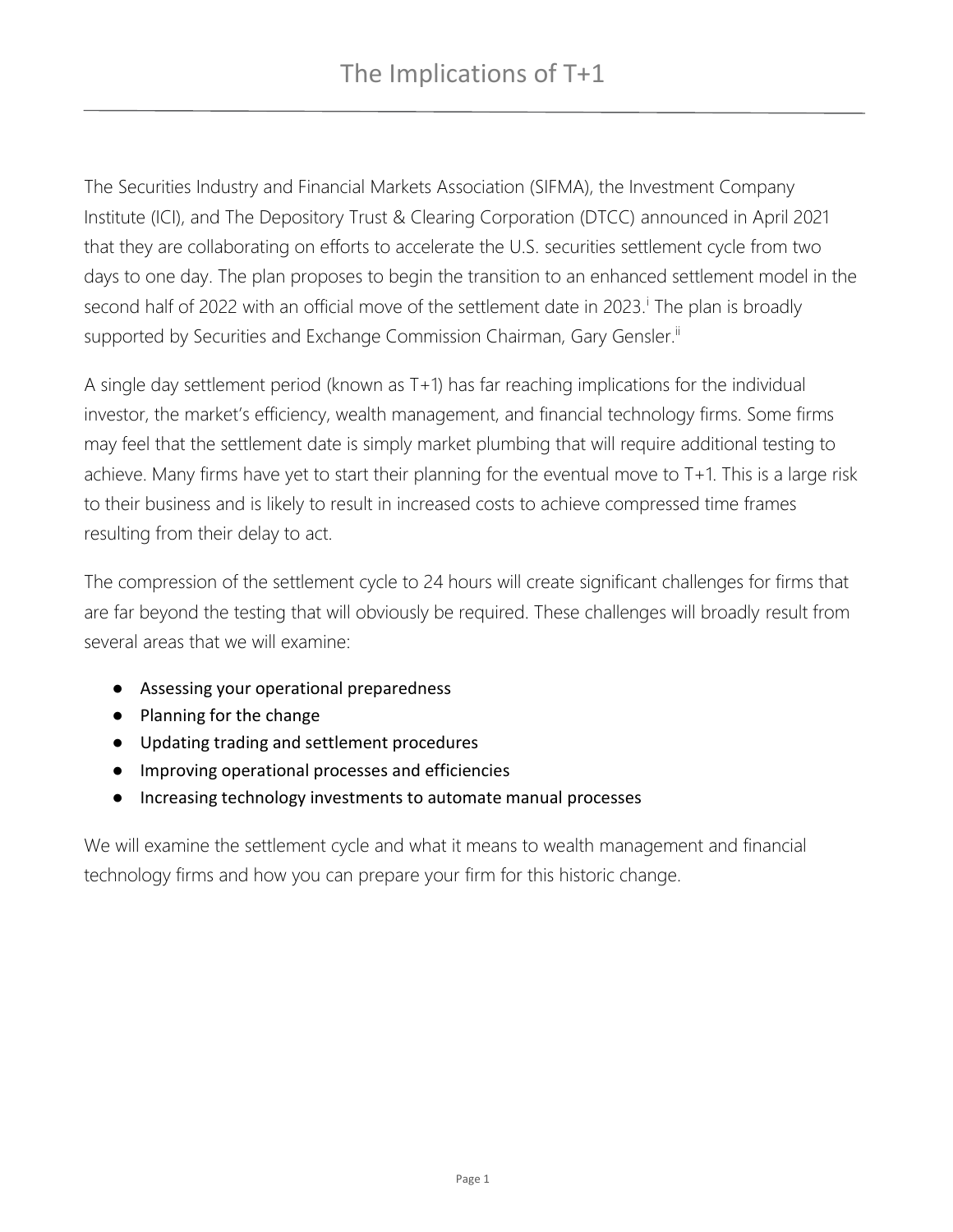

## The Settlement Cycle

The transaction date is the date that an investor agrees to buy or sell a security. The settlement date is the date which the buyer of the security pays the seller and takes custody of the security. In the 1920s this was typically the same day as buyers and sellers would exchange cash for securities in person. In this case, the buyer and seller would meet at an exchange and agree to a price. The seller would give the paper stock certificate to the buyer and the buyer would give the seller cash.

The transaction date is when the seller and buyer execute a contract to transfer the ownership of the security. The seller must initiate the transfer of ownership of the security to the buyer against the appropriate payment that both parties agreed during the execution of the contract. The trade is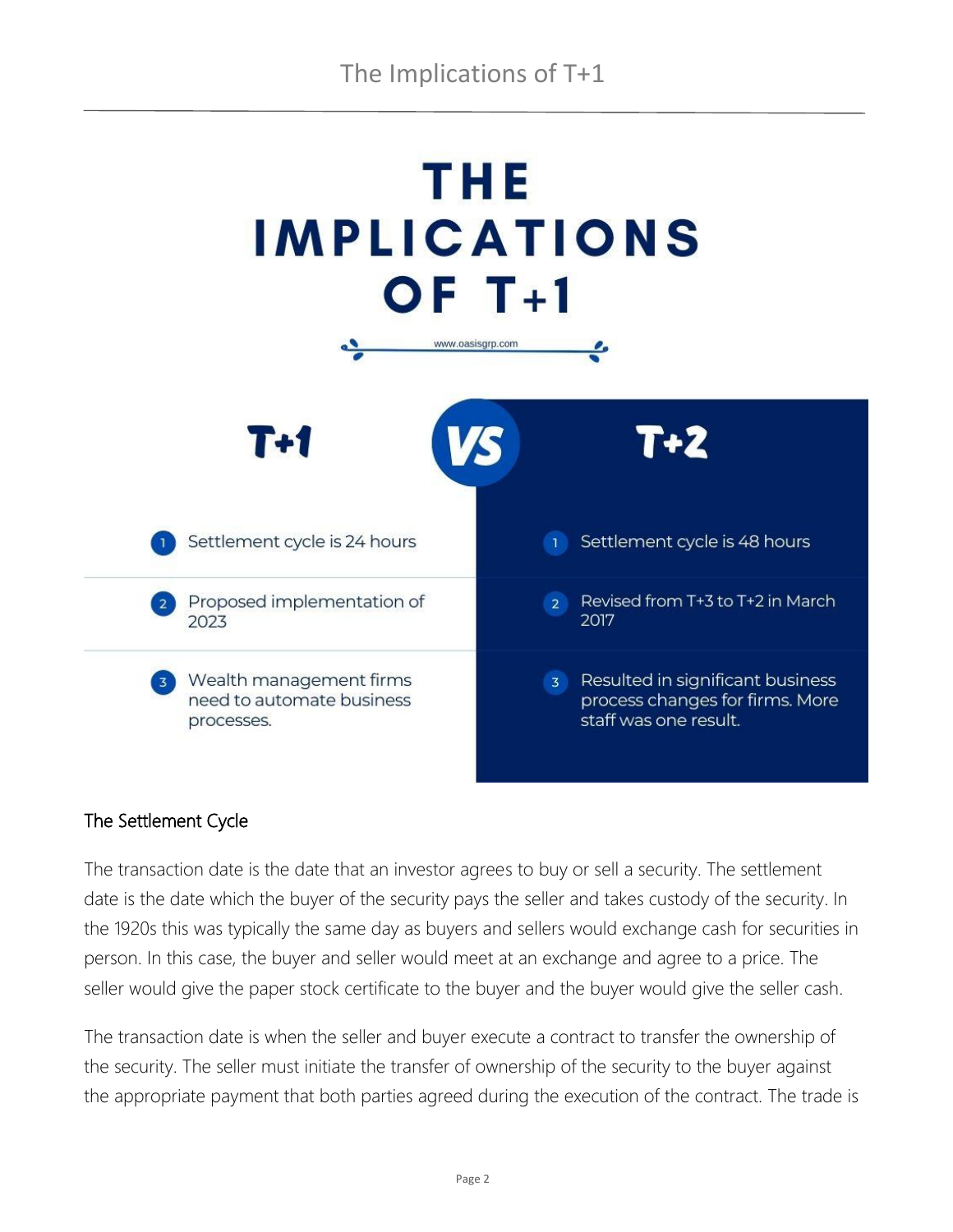known as "settled" when the ownership of the security is transferred, the payment received, and the buyer becomes the new holder of the security. The settlement cycle is the period between the transaction date and the settlement date.

#### The Origin of the Settlement Cycle

Every practicing wealth manager; whether in a broker-dealer, registered investment advisor, bank, credit union, or family office; is aware that Congress passed the Securities Act of 1933 after the stock market crash of 1929 and during the Great Depression that followed the crash. The regulation of securities was chiefly governed by state laws, commonly referred to as blue sky laws, prior to the 1933 Act. Congress left the blue-sky securities laws in place when it enacted the 1933 Act and left the Federal Trade Commission to enforce the 1933 Act. The Securities Act of 1933 is an integral part of United States securities regulation and was the first major federal legislation to regulate the offer and sale of securities.

The Securities Exchange Commission was created by the Securities Exchange Act of 1934. The 1934 Act acts as another pillar of United States securities regulation. However, these acts did not regulate the settlement cycle. As a result, the settlement cycle would vary depending on where the transaction took place and by what means it took place.

The transfer of securities ownership was executed manually for over three decades. The seller delivered the stock certificate by post or by hand to the broker who represented the buyer. The buyer would withhold payment for the security until the share was received at their broker. Then the broker would send the payment to the seller.

The practices of handling paper stock certificates and the variable settlement cycle were tested, and failed, in the late-1960s. This was a time in American business where companies built portfolios of unrelated business to bypass antitrust restrictions. This led to a boom on Wall Street with ever increasing trading volumes and a resulting backlog in the back offices of brokerage firms from the sheer volume of stock certificates that were trading hands. Brokerage firms could not keep up with the amount of paper changing hands and this led to the "Paperwork Crisis" of 1968 when trading volumes hit 12 million shares a day.<sup>iii</sup>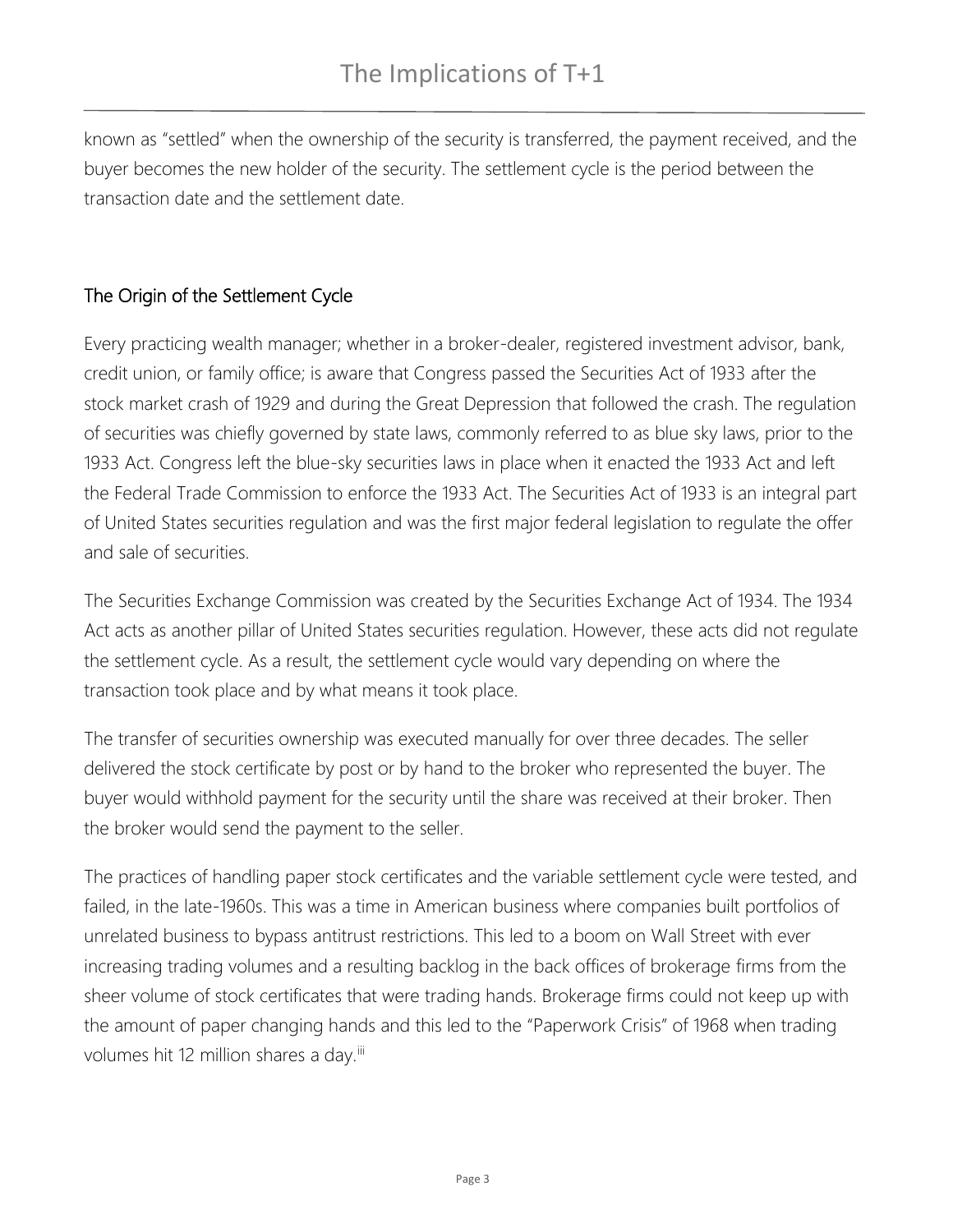This crisis in part led to the developments of the Depository Trust Corporation (DTC) in 1973 and the Securities Acts Amendments of 1975. It was not until the Act of 1975 that the SEC was empowered to establish a national market system and a system for nationwide clearance and settlement of securities transactions.<sup>iv</sup> The system for nationwide clearance and settlement provides guidance on the process to trade securities and defines the actual duration of the settlement cycle.

## The History of the Settlement Cycle

The SEC initially established a settlement cycle of five days (T+5) to allow for the delivery of the security and the subsequent delivery of the payment to settle the trade. This protected the buyer and seller from fluctuating prices during the settlement cycle. This settlement cycle remained in place for nearly two decades. The settlement cycle was revised in 1993 from five business days to three business days (T+3). It was revised again in March 2017 from three business days to two business days (T+2) where it remains today.

The Depository Trust & Clearing Corporation (DTCC) announced in February that they are collaborating on efforts to accelerate the U.S. securities settlement cycle from two days to one day  $(T+1)$  within two years.<sup>v</sup> This was followed by an announcement in April that the Securities Industry and Financial Markets Association (SIFMA), the Investment Company Institute (ICI), and The Depository Trust & Clearing Corporation (DTCC) are collaborating on efforts to accelerate the settlement cycle. While these announcements are significant; SIFMA, ICI, and DTCC will need to engage with multiple stakeholders and their members to bring the initiative to fruition.

One of the most important stakeholders is the regulatory body associated with the settlement cycle, the SEC. SEC Chairman Gary Gensler discussed the topic before the House Committee on Financial Services in May.<sup>vi</sup> Chairman Gensler's testimony included the following:

"I believe shortening the standard settlement cycle could reduce costs and risks in our markets. I've directed the SEC staff to put together a draft proposal for the Commission's review on this topic."vii

This is significant as Chairman Gensler has committed SEC staff to draft a proposal.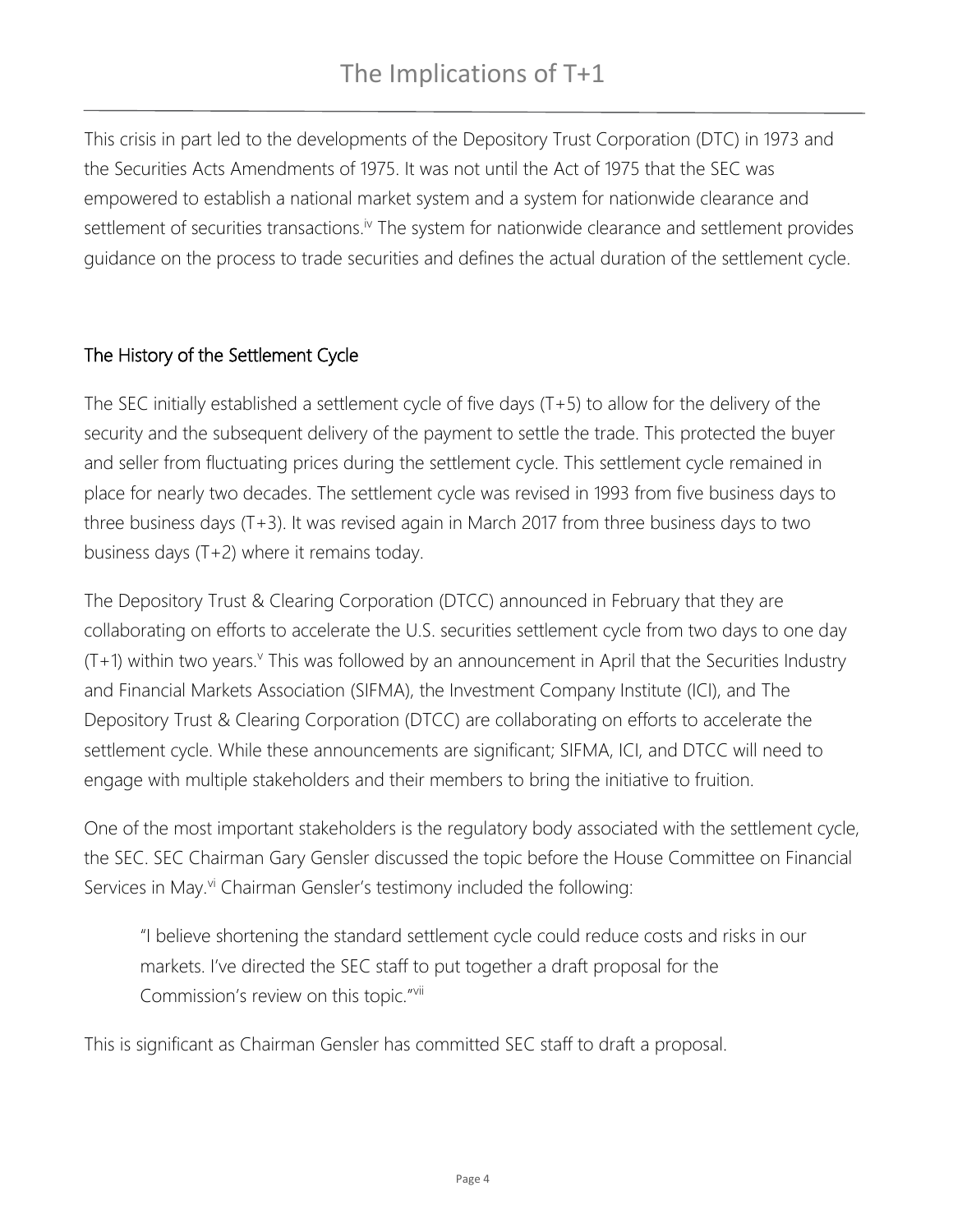## History Repeating Itself

The two-business day settlement cycle has only been in place for four years and yet the leading organizations in the infrastructure of our capital markets system and the SEC are calling for the change to the single business day settlement cycle. Market conditions like the Paperwork Crisis are prompting this call to change.

March 2020 saw one of the most dramatic stock market crashes in history. The Dow Jones Industrial Average (DJIA) dropped by roughly 26% in four trading days. The market crash was in response to world governments reactions to the novel coronavirus (COVID-19) outbreak. DTCC set a new single day record on Tuesday, March 12 when it processed over 363 million equity transactions. Vill The transaction volume was more than 15% higher than the 315 million transactions processed at the height of the financial crisis in October 2008.<sup>ix</sup>

The March 2020 market volatility prompted DTCC to launch an internal study to reduce the settlement cycle time. The market experienced similar conditions in January when the rapidly changing prices, high volatility, and significant trading volume of a handful of securities cause larger-than-usual central margin calls on broker-dealers. We must examine the steps that occur after a trade is made to understand the importance of these market conditions and the resulting margin calls.

## After The Trade Is Made

After the trade is made within the securities market, the buying and selling brokers notify a subsidiary of the DTCC called the National Securities Clearing Corporation (NSCC) that the trade was made. NSCC updates the account of the trading parties and arranges for the transfer of the money and securities between the two brokers. NSCC guarantees that the trade is made even if one of the parties cannot meet their obligations.<sup>x</sup> This guarantee is made because NSCC has collateral in the form of margin held with NSCC.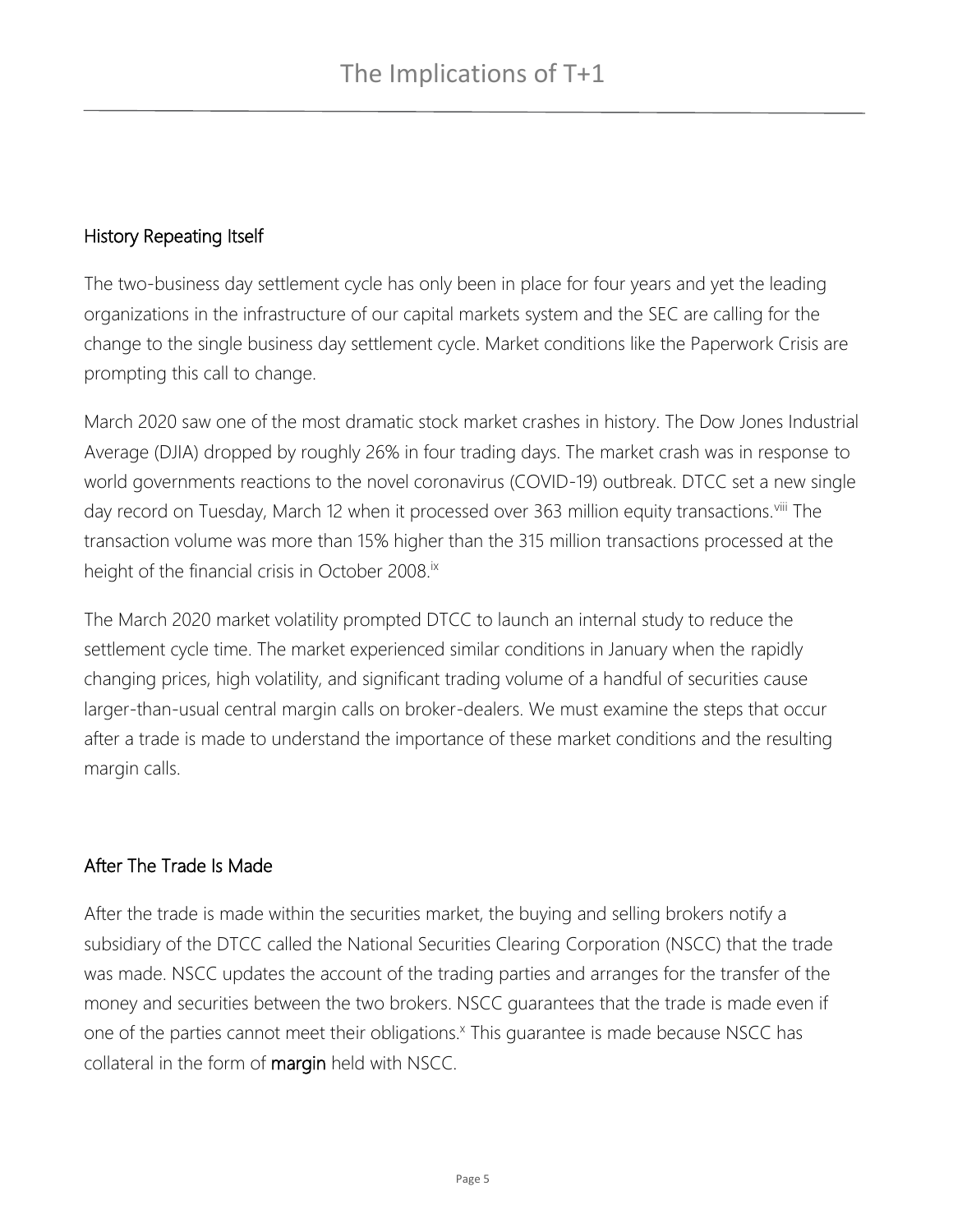NSCC uses margin to guarantee the trades of a participating firm. The margin requirement is calculated in part by a Value-at-Risk (VaR) calculation. The Value-at-Risk is one of the most widely known measurements for risk assessment and risk management and the results of that calculation

are used in part to determine the amount of money in margin that must be deposited with NSCC to satisfy their margin requirements.

The next step in the process is known as "netting". NSCC tallies up all the trades for each exchange member at the end of each trading day. It calculates the net difference based on the balance of trades from that day. For example, a firm who sells 12,000 shares of Apple and bought 10,000 shares of Apple has a net of 2,000 shares of Apple. The firm must only deliver 2,000 shares of Apple and the clearing company then matches the firm with another firm or firms who bought 2,000 shares.

Netting consolidates the amounts due from and owed to a firm across all the different securities it has traded to a single net debit or a net credit. The netting process reduces the total amount of cash and securities that must transfer between firms. NSCC nets down trades throughout the day to continue to reduce the amount of cash and securities that must transfer. NSCC estimates that netting reduces the value of payments that need to be exchanged by an average of 98-99% daily.

## Netting, Margin, and the Settlement Cycle

Throughout the day, NSCC nets down trades in each participant's portfolio to calculate and assess margin requirements using the VaR calculation.<sup>xi</sup> The NSCC sends a letter to each of around 100 brokerage firms who

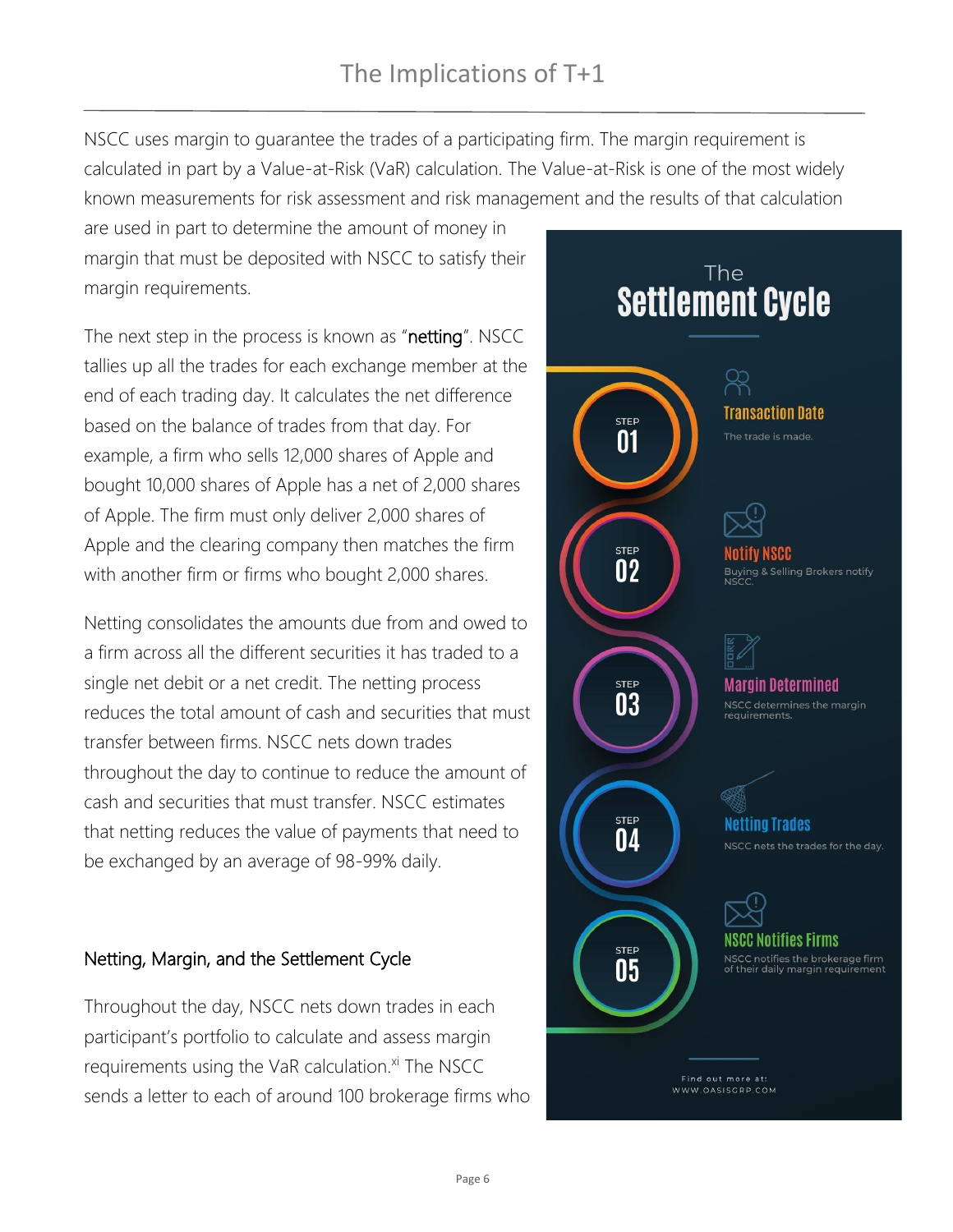clear with NSCC at 7 a.m. Eastern time each trading morning that outlines the margin requirements for that firm that day. Those margin requirements are a direct result of the netting from the trades the following day. This daily margin requirement also includes any margin from the day before because of the settlement period of transaction day plus 2 days. An increase in the exposure of a firm will result in a margin call to collect additional margin from the firm.

The highly publicized trading restrictions in late January 2021 was a direct result of this margin practice. The unprecedented trading volume and meteoric rise in share prices of GameStop and AMC raised concerns that NSCC would be left with a significant exposure to guarantee trades should the stock prices of either company fall precipitously. This caused NSCC to issue much larger margin requirements to several brokerage firms that had significant volume in these stocks. DTCC estimated that the margin requirements increased by 30% from \$26 billion to \$33.5 billion during the trading frenzy.<sup>xii</sup>

The brokerage firms satisfied their margin requirements and many of the firms instituted risk management policies to reduce their exposure in the market.

Charles Schwab and TD Ameritrade satisfied their margin requirements and put restrictions in place to stop investors from trading these shares on margin. In other words, they could not initiate these trades with money borrowed from Schwab and TD.<sup>xiii</sup> Wells Fargo stopped its advisors from recommending that clients buy GameStop and AMC.<sup>xiv</sup>

Robinhood received a margin letter from NSCC asking the firm to post \$3 billion to satisfy their margin requirement.<sup>xv</sup> Robinhood estimated that the margin requirement was a ten-fold increase over their typical margin requirements.<sup>xvi</sup> Without the cash on hand to cover the margin requirement, Robinhood raised \$1.4 billion and posted that collateral and had a call with NSCC. The results of that call were that limiting stock sales in some of the most volatile securities could count towards reducing the \$3 billion margin collateral requirement.

Robinhood's massive margin requirement was a direct result of the T+2 settlement period as many of their open trades carried over from the prior trading day given the volume of trades in GameStop and AMC. Reducing trading in some of the most volatile securities enabled the firm to net and settle trades in those securities that were trailing from the day before because of T+2.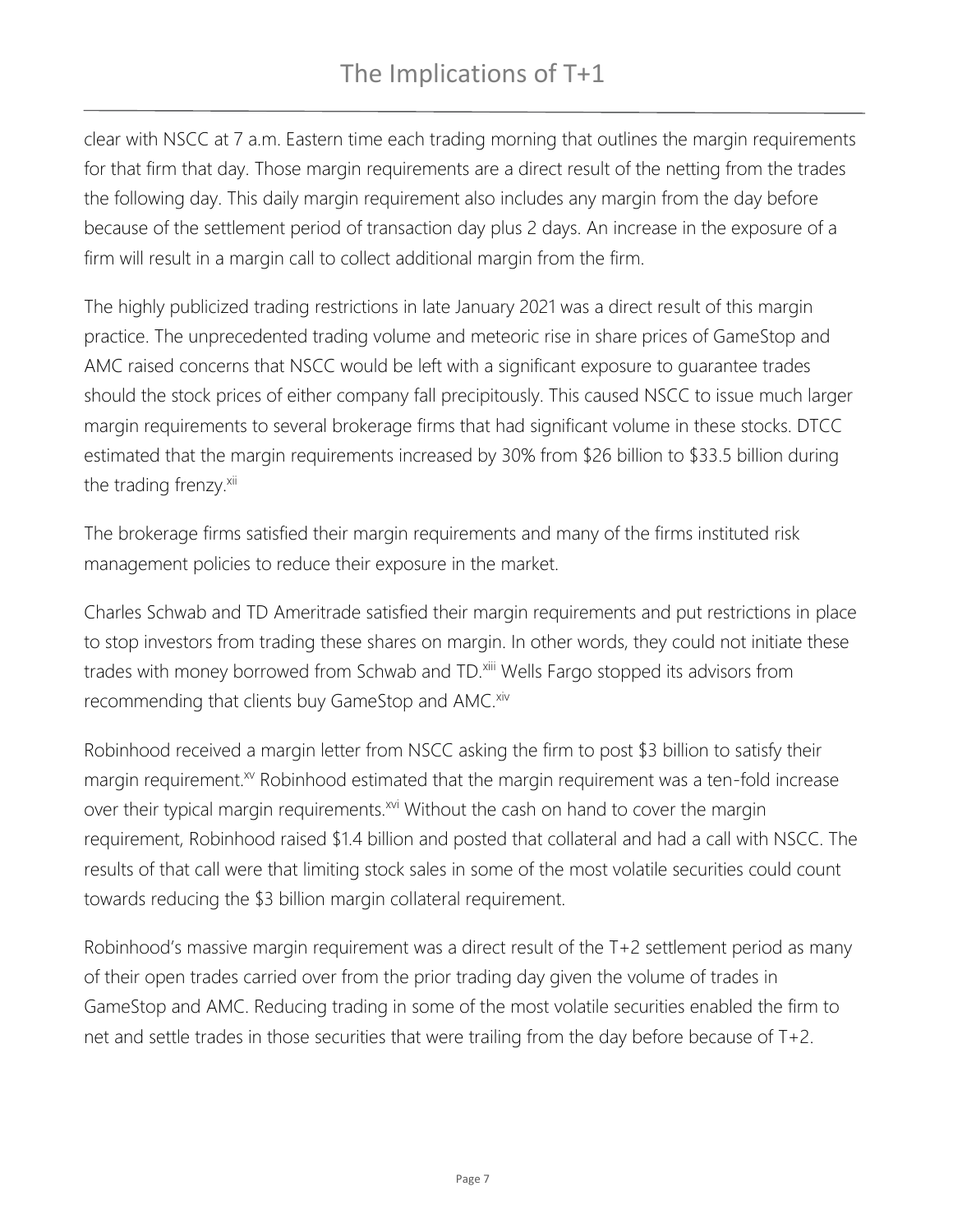# Reasons to Change the Settlement Cycle

Our markets have evolved since the implementation of zero commission trading and have given rise to a new group of retail investors who can quickly and efficiently trade securities using mobile trading applications. This trend precipitated the market issues in January and brought the issues of the two-day settlement period into stark relief.

The joint announcement from SIFMA, ICI, and DTCC in February and the accompanying white paper titled *Advancing Together: Leading the Industry to Accelerated Settlement* reflects that these associations have been considering the issue of the two-day settlement period for some time. The comments by SEC Chairman Gary Gensler in several congressional hearings that broadly support reducing the settlement period and his commitment of SEC resources to draft a proposal to shorten the settlement period all point to proposed legislation in early 2022 to enact the change.

#### Impacts of Settlement Period Changes

The reduction of the settlement period will have significant advantages to the market and all its participants, including:

- Lower counterparty risk because the transfer of funds and securities is faster.
- Reduced margin requirements for brokerage firms.
- Faster access to funds for investors.
- Capital optimization for brokerage firms who do not need to tie up capital with margin requirements.

Overall, these changes will lead to increased market efficiency and greater flows of capital in the market. However, reducing the settlement period from two business days to one business day will have significant impacts on the middle and back office of wealth management firms.

Bank and credit unions who reconcile post trade data between their books and records and their brokerage partners will have a much shorter timeframe to reconcile daily post trade data feeds. Many of the breaks in this reconciliation process are researched manually by their back-office teams. These teams simply will not have the time in a 24-hour settlement period to research trade failures. This will cause the automation of these and other processes.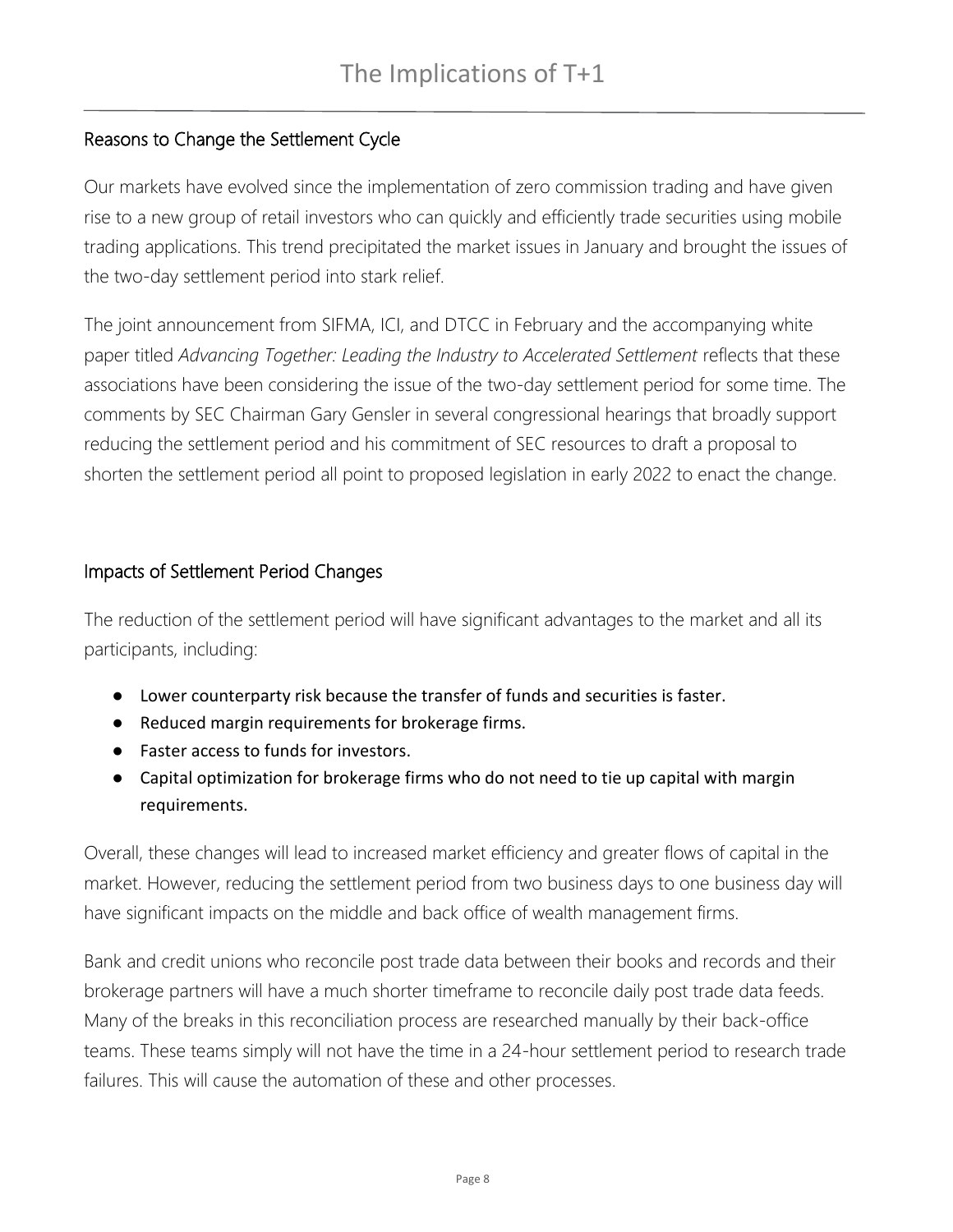Retail client funding processes rely today on ACH transfers or check deposits into client accounts. The check clearance time frame may increase the risk to wealth management firms who want to enable their clients to trade or may require clients to have fully funded accounts before being allowed to trade.

Securities based lending revenue for wealth management firms will reduce since clients may not need lending options to capitalize on market opportunities.

#### Recommendations to Prepare for the Settlement Cycle Change

Wealth management firms should take notice of the proposed settlement period changes to review their internal settlement and reconciliation processes and cycles. Any manual processes around their client onboarding, account funding, trade operations processes, settlement processes, and trade failure management should be reviewed to ensure that there are no implications associated with the new settlement period. Any impacted processes should undergo a thorough review cycle and have a cross functional team who can propose a new process.

Firms should review their timeframes for trade matching, securities lending, and account funding to determine how these timeframes and the associated processes should change. Examining your firm's account funding process, communication, and timeframes is an excellent opportunity to set expectations with your clients well in advance of the settlement period change.

Reviewing your technology stack to determine how well your technology investment can support the reduced settlement period and cycle is critical. Automated trading and technology solutions can significantly reduce the number of trade reconciliation issues that your back office needs to examine and further support the reduced settlement cycle. Firms without automated trading and rebalancing solutions should take this opportunity to review new technologies and determine how they can help your firm.

Manual or file-based integrations may not support the reduced settlement cycle timeframes. Examining the integrations between your systems now can alert your leadership team early to changes that are required. This enables your firm to find the right partner to implement any integration changes with enough time to adequately test the enhanced integrations. This will lead to a higher probability of your project succeeding and reduce the costs of your project.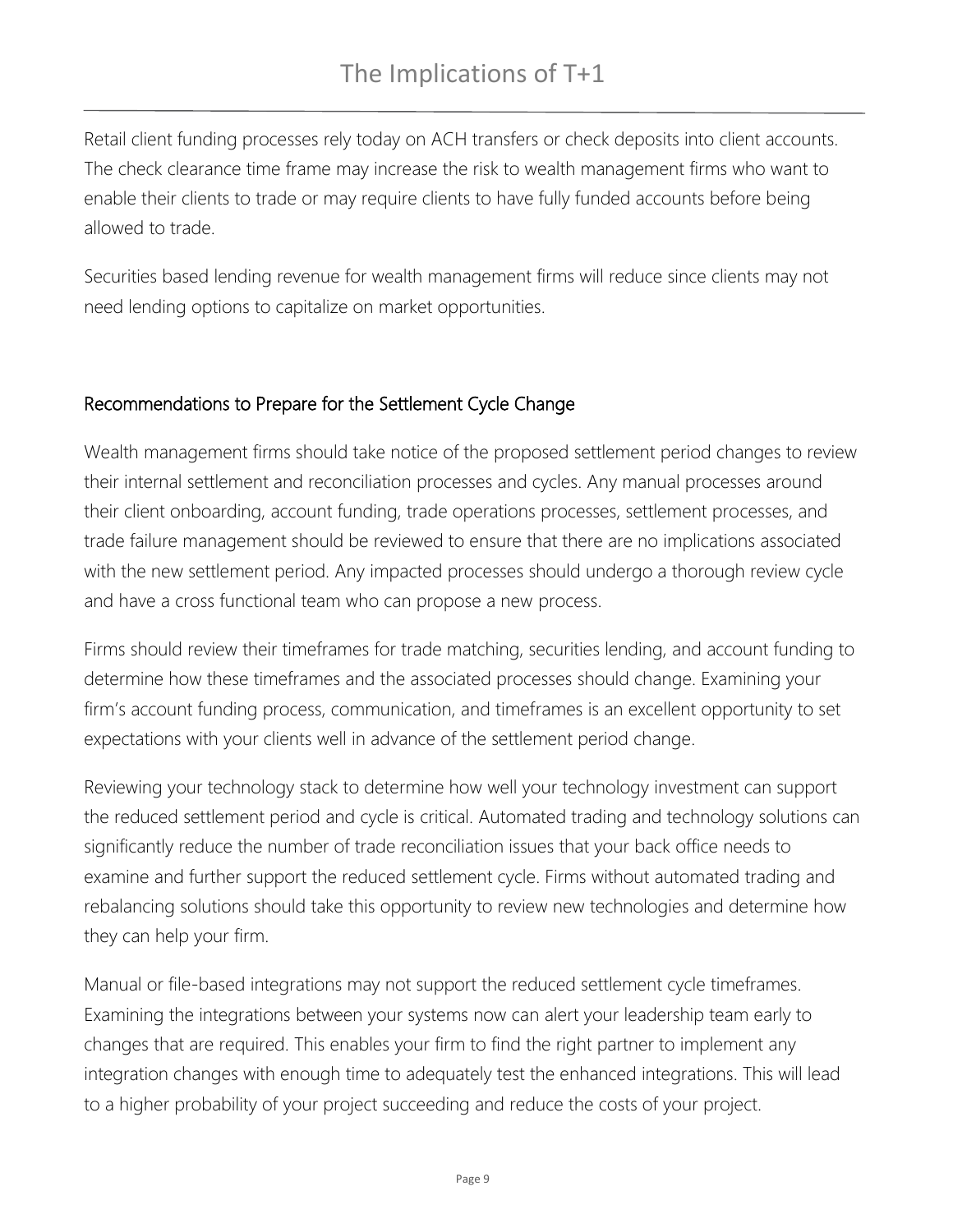The settlement period change is not a matter of if it happens, but rather when it happens. Firms that take the time to review their operations now will have the advantage of implementing and testing new solutions well in advance of the settlement period changes. Firms that adopt a wait and see approach to the settlement period change will incur higher costs in the form of additional staffing, more expensive technology projects, and stress filled implementation timeframes.

- ii <https://financialservices.house.gov/uploadedfiles/hhrg-117-ba00-wstate-genslerg-20210506.pdf>
- iii <https://www.businessinsider.com/wall-street-paperwork-crisis-in-1960s-2015-10>
- iv <https://www.govtrack.us/congress/bills/94/s249/summary>

v<br>[https://www.dtcc.com/news/2021/february/24/dtcc-proposes-approach-to-shortening-us-settlement-cycle-to-t1](https://www.dtcc.com/news/2021/february/24/dtcc-proposes-approach-to-shortening-us-settlement-cycle-to-t1-within-two-years) [within-two-years](https://www.dtcc.com/news/2021/february/24/dtcc-proposes-approach-to-shortening-us-settlement-cycle-to-t1-within-two-years)

vi <https://financialservices.house.gov/uploadedfiles/hhrg-117-ba00-wstate-genslerg-20210506.pdf>

vii <https://financialservices.house.gov/uploadedfiles/hhrg-117-ba00-wstate-genslerg-20210506.pdf>

i<br>[https://www.dtcc.com/news/2021/february/24/dtcc-proposes-approach-to-shortening-us-settlement-cycle-to-t1-within](https://www.dtcc.com/news/2021/february/24/dtcc-proposes-approach-to-shortening-us-settlement-cycle-to-t1-within-two-years)[two-years](https://www.dtcc.com/news/2021/february/24/dtcc-proposes-approach-to-shortening-us-settlement-cycle-to-t1-within-two-years)

viii "Advancing Together: Leading the Industry to Accelerated Settlement"

 $\frac{1}{x}$  "Advancing Together: Leading the Industry to Accelerated Settlement"

x <https://www.dtcc.com/dtcc-connection/articles/2021/august/24/clearing-up-the-settlement-process>

xi <https://www.dtcc.com/dtcc-connection/articles/2021/january/12/how-margin-calls-help-protect-the-industry>

xii <https://www.wsj.com/articles/robinhood-raises-1-billion-to-meet-surging-cash-demands-11611928504>

xiii <https://www.nytimes.com/2021/01/27/business/gamestop-td-ameritrade-robinhood.html>

xiv <https://www.cnn.com/business/live-news/stock-market-news-012721/index.html>